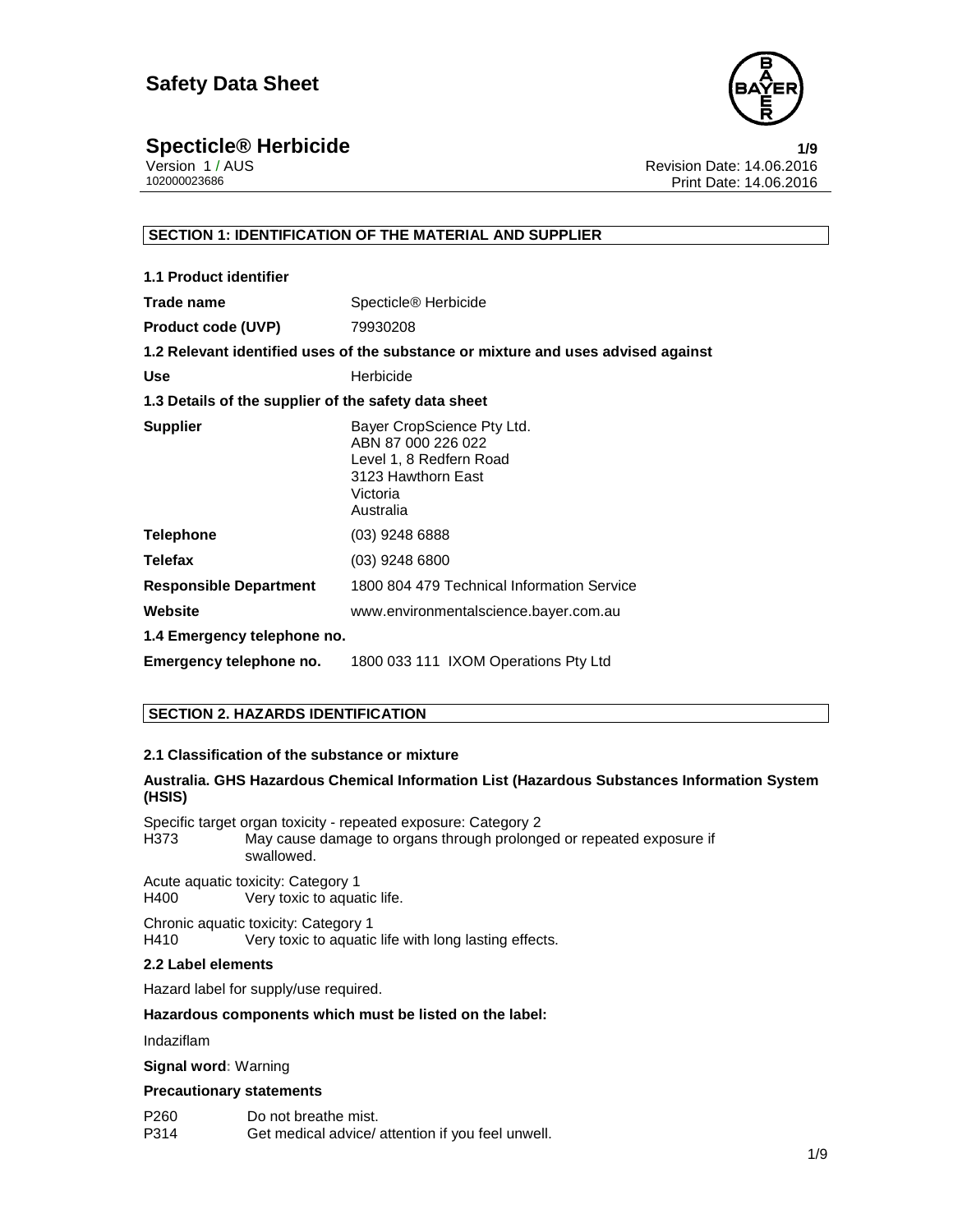

## **Specticle® Herbicide 2/9**

| Version 1/AUS |  |
|---------------|--|
| 102000023686  |  |

Revision Date: 14.06.2016 Print Date: 14.06.2016

P501 Dispose of contents/container in accordance with local regulation.

#### **2.3 Other hazards**

No other hazards known.

### **SECTION 3. COMPOSITION/INFORMATION ON INGREDIENTS**

#### **Chemical nature**

Indaziflam 200 g/L

Suspension concentrate (=flowable concentrate)(SC)

| l Chemical Name                           | CAS-No.     | Concentration [%]                |
|-------------------------------------------|-------------|----------------------------------|
| Indaziflam                                | 950782-86-2 | 19.05                            |
| Ethoxylated polyarylphenol                | 99734-09-5  | l >= 1.00 - <= 25.00             |
| 1,2-Propanediol                           | 57-55-6     | $\Rightarrow$ 5.00 - $\le$ 10.00 |
| Other ingredients (non-hazardous) to 100% |             |                                  |

#### **SECTION 4. FIRST AID MEASURES**

**If poisoning occurs, immediately contact a doctor or Poisons Information Centre (telephone 13 11 26), and follow the advice given. Show this Safety Data Sheet to the doctor.** 

#### **4.1 Description of first aid measures**

| <b>General advice</b>                                                                                         | Move out of dangerous area. Place and transport victim in stable<br>position (lying sideways). Remove contaminated clothing immediately<br>and dispose of safely.                                                                                     |  |
|---------------------------------------------------------------------------------------------------------------|-------------------------------------------------------------------------------------------------------------------------------------------------------------------------------------------------------------------------------------------------------|--|
| <b>Inhalation</b>                                                                                             | Move to fresh air. In case of respiratory arrest induce breathing with a<br>respiratory device. Seek medical advice. Call a physician or poison<br>control center immediately.                                                                        |  |
| <b>Skin contact</b>                                                                                           | Wash off thoroughly with plenty of soap and water, if available with<br>polyethyleneglycol 400, subsequently rinse with water. If symptoms<br>persist, call a physician.                                                                              |  |
| Eye contact                                                                                                   | Rinse immediately with plenty of water, also under the eyelids, for at<br>least 15 minutes. Remove contact lenses, if present, after the first 5<br>minutes, then continue rinsing eye. Get medical attention if irritation<br>develops and persists. |  |
| Ingestion                                                                                                     | Do NOT induce vomiting. Call a physician or poison control center<br>immediately. Rinse mouth.                                                                                                                                                        |  |
| 4.2 Most important symptoms and effects, both acute and delayed                                               |                                                                                                                                                                                                                                                       |  |
| <b>Symptoms</b>                                                                                               | No symptoms known or expected.                                                                                                                                                                                                                        |  |
| . A A la distribución de casa las astrologías de alteral de casa i a segunda estabelecer como a segunda de la |                                                                                                                                                                                                                                                       |  |

**4.3 Indication of any immediate medical attention and special treatment needed**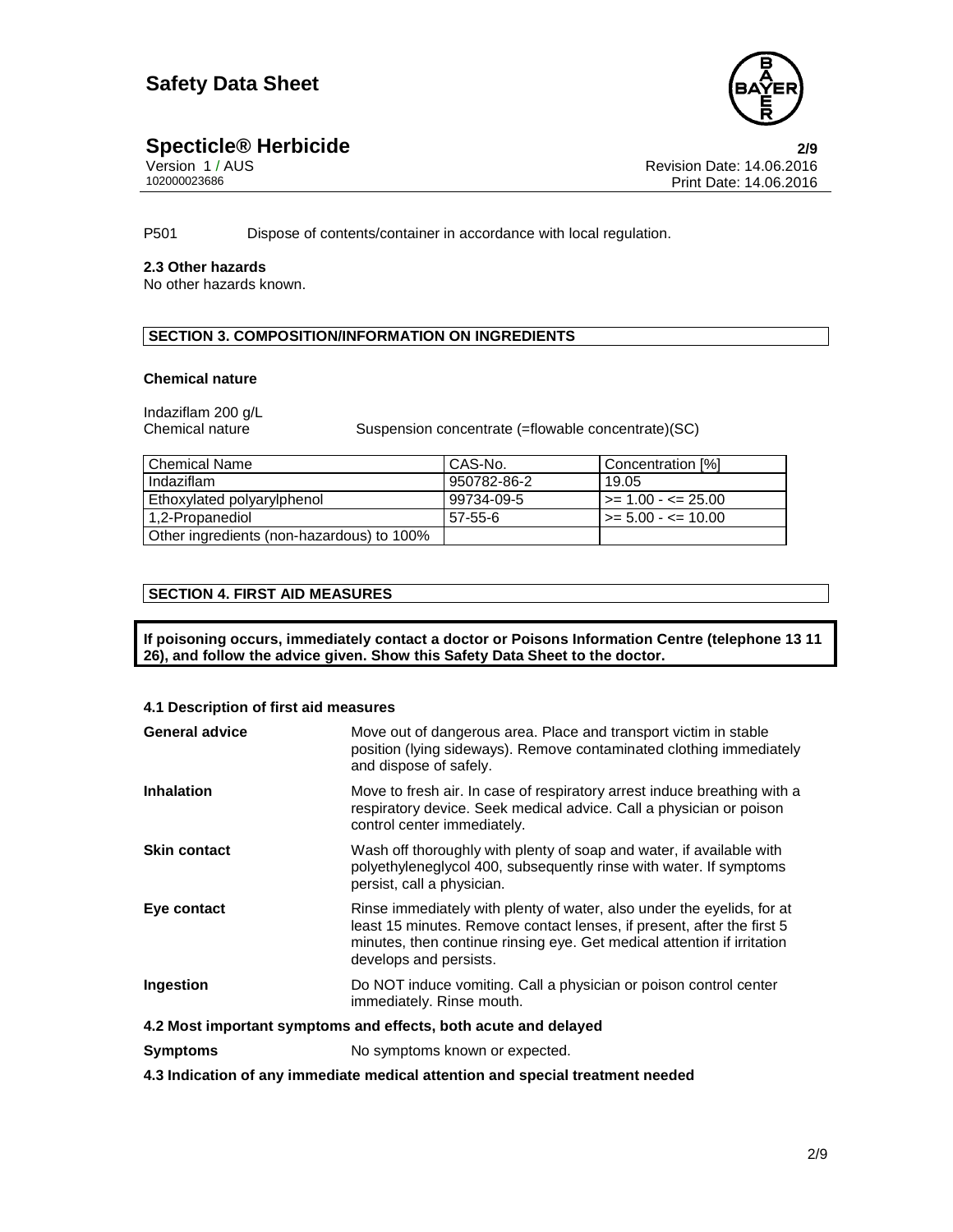

## **Specticle® Herbicide 3/9**

|              | Version 1 / AUS |
|--------------|-----------------|
| 102000023686 |                 |

Revision Date: 14.06.2016 Print Date: 14.06.2016

**Treatment** Treat symptomatically. In case of ingestion gastric lavage should be considered in cases of significant ingestions only within the first 2 hours. However, the application of activated charcoal and sodium sulphate is always advisable. There is no specific antidote.

#### **SECTION 5. FIRE FIGHTING MEASURES**

| 5.1 Extinguishing media                                         |                                                                                                                                                                                                                                                                                                                                    |
|-----------------------------------------------------------------|------------------------------------------------------------------------------------------------------------------------------------------------------------------------------------------------------------------------------------------------------------------------------------------------------------------------------------|
| <b>Suitable</b>                                                 | Use water spray, alcohol-resistant foam, dry chemical or carbon<br>dioxide.                                                                                                                                                                                                                                                        |
| <b>Unsuitable</b>                                               | High volume water jet                                                                                                                                                                                                                                                                                                              |
| 5.2 Special hazards arising<br>from the substance or<br>mixture | In the event of fire the following may be released:, Hydrogen cyanide<br>(hydrocyanic acid), Hydrogen fluoride, Carbon monoxide (CO),<br>Nitrogen oxides (NOx)                                                                                                                                                                     |
| 5.3 Advice for firefighters                                     |                                                                                                                                                                                                                                                                                                                                    |
| Special protective<br>equipment for firefighters                | In the event of fire and/or explosion do not breathe fumes. In the event<br>of fire, wear self-contained breathing apparatus.                                                                                                                                                                                                      |
| <b>Further information</b>                                      | Contain the spread of the fire-fighting media. Do not allow run-off from<br>fire fighting to enter drains or water courses.                                                                                                                                                                                                        |
|                                                                 | Remove product from areas of fire, or otherwise cool containers with<br>water in order to avoid pressure being built up due to heat. Whenever<br>possible, contain fire-fighting water by diking area with sand or earth.<br>Collect contaminated fire extinguishing water separately. This must not<br>be discharged into drains. |
| <b>Hazchem Code</b>                                             | $\cdot 3Z$                                                                                                                                                                                                                                                                                                                         |

#### **SECTION 6. ACCIDENTAL RELEASE MEASURES**

#### **6.1 Personal precautions, protective equipment and emergency procedures**

| <b>Precautions</b>                                        | Avoid contact with spilled product or contaminated surfaces. Use<br>personal protective equipment.                                                                                                                                                       |  |  |
|-----------------------------------------------------------|----------------------------------------------------------------------------------------------------------------------------------------------------------------------------------------------------------------------------------------------------------|--|--|
| 6.2 Environmental<br>precautions                          | Do not allow to get into surface water, drains and ground water.                                                                                                                                                                                         |  |  |
| 6.3 Methods and materials for containment and cleaning up |                                                                                                                                                                                                                                                          |  |  |
| Methods for cleaning up                                   | Soak up with inert absorbent material (e.g. sand, silica gel, acid<br>binder, universal binder, sawdust). Clean contaminated floors and<br>objects thoroughly, observing environmental regulations. Keep in<br>suitable, closed containers for disposal. |  |  |
| 6.4 Reference to other<br>sections                        | Information regarding safe handling, see section 7.<br>Information regarding personal protective equipment, see section 8.<br>Information regarding waste disposal, see section 13.                                                                      |  |  |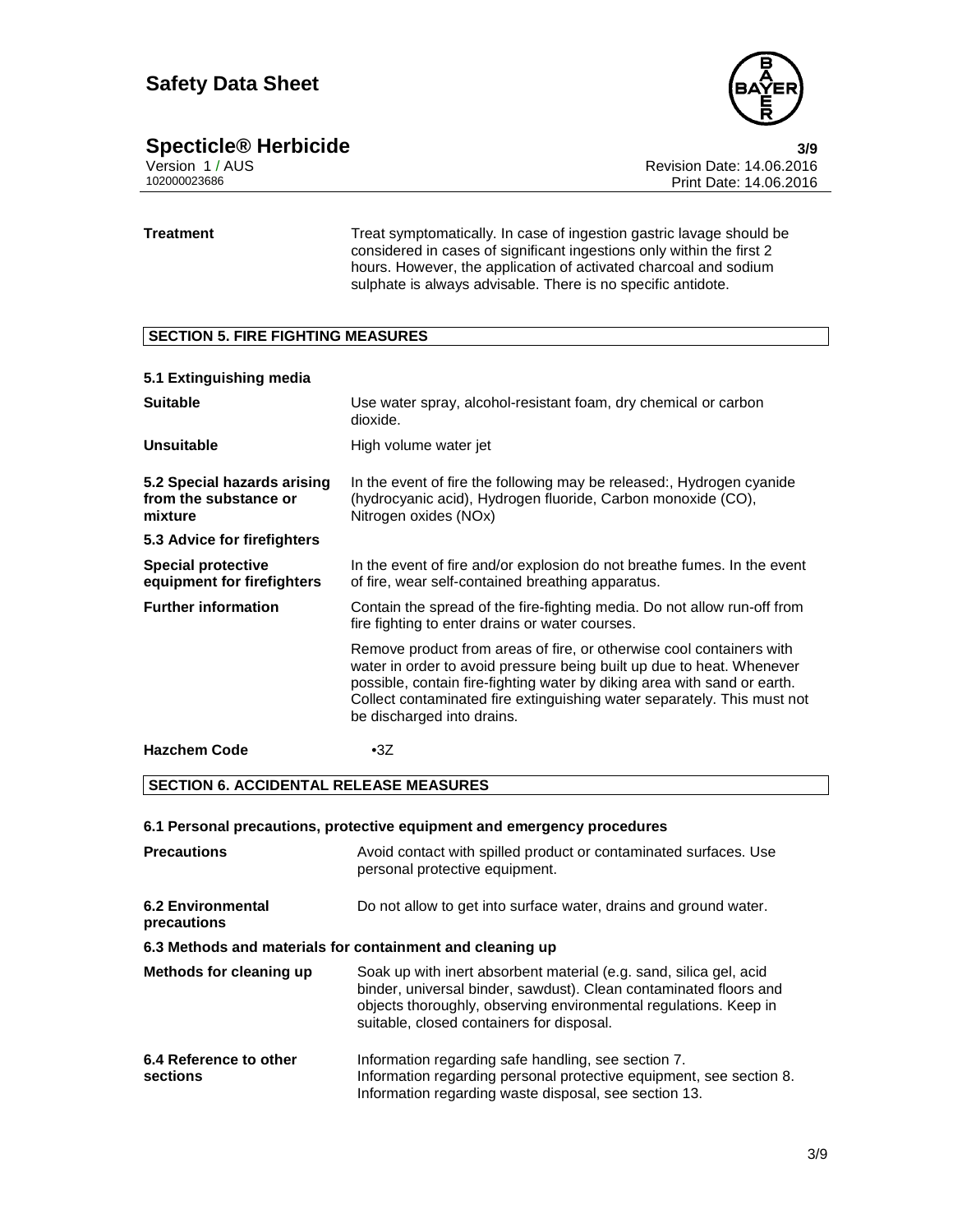

**Specticle® Herbicide 4/9** Version 1 / AUS Revision Date: 14.06.2016 Print Date: 14.06.2016

### **SECTION 7. HANDLING AND STORAGE**

#### **7.1 Precautions for safe handling**

| Advice on safe handling                                          | Use only in area provided with appropriate exhaust ventilation. For<br>personal protection see section 8.                                                                                                                                                                                            |  |
|------------------------------------------------------------------|------------------------------------------------------------------------------------------------------------------------------------------------------------------------------------------------------------------------------------------------------------------------------------------------------|--|
| <b>Advice on protection</b><br>against fire and explosion        | No special precautions required.                                                                                                                                                                                                                                                                     |  |
| <b>Hygiene measures</b>                                          | Avoid contact with skin, eyes and clothing. Keep working clothes<br>separately. Wash hands before breaks and immediately after handling<br>the product. Remove soiled clothing immediately and clean thoroughly<br>before using again. Garments that cannot be cleaned must be<br>destroyed (burnt). |  |
| 7.2 Conditions for safe storage, including any incompatibilities |                                                                                                                                                                                                                                                                                                      |  |
| <b>Requirements for storage</b><br>areas and containers          | Keep containers tightly closed in a dry, cool and well-ventilated place.<br>Store in original container. Store in a place accessible by authorized<br>persons only. Protect from frost. Keep away from direct sunlight.                                                                              |  |
| Advice on common storage                                         | Keep away from food, drink and animal feedingstuffs.                                                                                                                                                                                                                                                 |  |

## **SECTION 8. EXPOSURE CONTROLS / PERSONAL PROTECTION**

#### **8.1 Control parameters**

| <b>Components</b>                                      | CAS-No.     | <b>Control parameters</b>      | <b>Update</b> | <b>Basis</b> |
|--------------------------------------------------------|-------------|--------------------------------|---------------|--------------|
| Indaziflam                                             | 950782-86-2 | $0.14 \text{ mg/m}$ 3<br>(TWA) |               | OES BCS*     |
| 1,2-Propanediol<br>(Total vapour and<br>particulates.) | $57-55-6$   | 474 mg/m3/150 ppm<br>(TWA)     | 12 2011       | AU NOEL      |
| 1,2-Propanediol<br>(Particulate.)                      | $57-55-6$   | 10 mg/m $3$<br>(TWA)           | 12 2011       | AU NOEL      |

\*OES BCS: Internal Bayer CropScience "Occupational Exposure Standard"

#### **8.2 Exposure controls**

#### **Personal protective equipment - End user**

| <b>Respiratory protection</b> | Respiratory protection is not required under anticipated<br>circumstances of exposure.<br>Use respiratory protection for organic vapours. |
|-------------------------------|-------------------------------------------------------------------------------------------------------------------------------------------|
| <b>Hand protection</b>        | Impervious gloves                                                                                                                         |
| Eye protection                | Goggles                                                                                                                                   |
| Skin and body protection      | Long-sleeved shirt and long pants                                                                                                         |
| <b>Engineering Controls</b>   |                                                                                                                                           |
| Advice on safe handling       | Use only in area provided with appropriate exhaust ventilation. For<br>personal protection see section 8.                                 |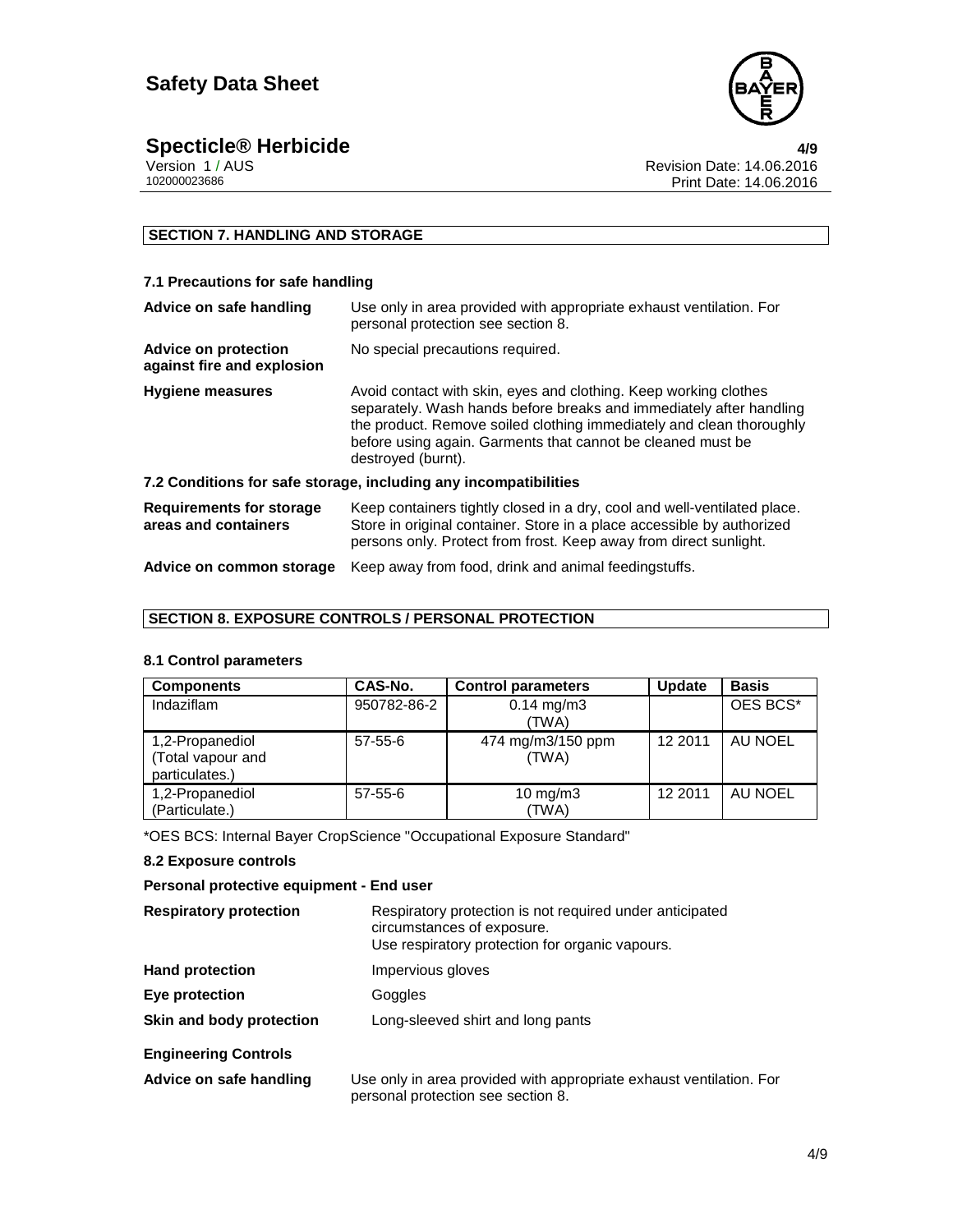

**Specticle® Herbicide**<br>
Version 1/AUS<br> **Specticle® Herbicide 5/9**<br> **Specticle® Herbicide 5/9**<br> **Specticle 5/9** Version 1 / AUS Revision Date: 14.06.2016 Print Date: 14.06.2016

### **SECTION 9. PHYSICAL AND CHEMICAL PROPERTIES**

#### **9.1 Information on basic physical and chemical properties**

| <b>Form</b>           | suspension                                                   |
|-----------------------|--------------------------------------------------------------|
| <b>Colour</b>         | white                                                        |
| Odour                 | characteristic                                               |
| рH                    | 7.0 - 8.5 at 1 % (23 °C) (deionized water)                   |
| <b>Flash point</b>    | $>100 \text{ C}$<br>Not relevant; aqueous solution           |
| <b>Density</b>        | ca. 1.05 g/cm <sup>3</sup> at 20 $\mathbb{C}$                |
| 9.2 Other information | Further safety related physical-chemical data are not known. |

#### **SECTION 10. STABILITY AND REACTIVITY**

#### **10.1 Reactivity**

| <b>Thermal decomposition</b><br><b>10.2 Chemical stability</b> | Stable under normal conditions.<br>Stable under recommended storage conditions.         |
|----------------------------------------------------------------|-----------------------------------------------------------------------------------------|
| 10.3 Possibility of<br>hazardous reactions                     | No hazardous reactions when stored and handled according to<br>prescribed instructions. |
| <b>10.4 Conditions to avoid</b>                                | Extremes of temperature and direct sunlight.                                            |
|                                                                | <b>10.5 Incompatible materials</b> Store only in the original container.                |
| 10.6 Hazardous<br>decomposition products                       | No decomposition products expected under normal conditions of use.                      |

#### **SECTION 11. TOXICOLOGICAL INFORMATION**

#### **11.1 Information on toxicological effects**

| <b>Acute oral toxicity</b>       | LD50 (Rat) $>= 5,000$ mg/kg                                                                                                                |
|----------------------------------|--------------------------------------------------------------------------------------------------------------------------------------------|
| <b>Acute inhalation toxicity</b> | $LC50$ (Rabbit) > 3.624 mg/l<br>Exposure time: 4 h<br>Determined in the form of a respirable aerosol.<br>Highest attainable concentration. |
| <b>Acute dermal toxicity</b>     | LD50 (Rat) $> 2,000$ mg/kg                                                                                                                 |
| <b>Skin irritation</b>           | No skin irritation (Rabbit)                                                                                                                |
| Eye irritation                   | No eye irritation (Rabbit)                                                                                                                 |
| <b>Sensitisation</b>             | Non-sensitizing. (Guinea pig)<br>OECD Test Guideline 406, Buehler test                                                                     |

#### **Assessment mutagenicity**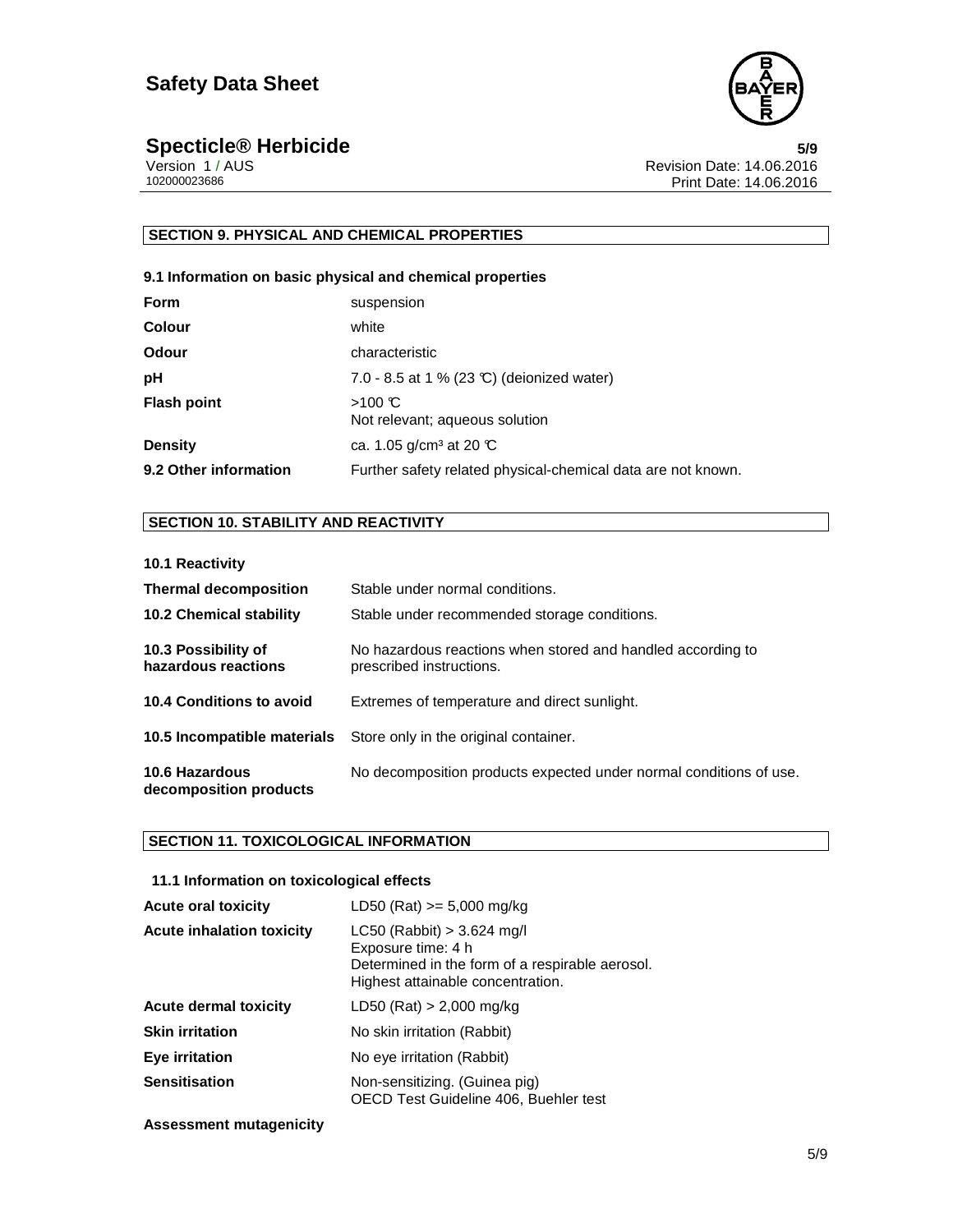

## **Specticle® Herbicide 6/9**

|              | Version 1 / AUS |  |
|--------------|-----------------|--|
| 102000023686 |                 |  |

Revision Date: 14.06.2016 Print Date: 14.06.2016

Indaziflam was not mutagenic or genotoxic in a battery of in vitro and in vivo tests.

#### **Assessment carcinogenicity**

Indaziflam was not carcinogenic in lifetime feeding studies in rats and mice.

#### **Assessment toxicity to reproduction**

Indaziflam was not a primary reproductive toxicant in a two-generation study in rats.

#### **Assessment developmental toxicity**

Indaziflam did not cause developmental toxicity in rats and rabbits.

#### **Assessment repeated dose toxicity**

Indaziflam caused neurobehavioral effects and/or neuropathological changes in subchronic studies in rats and dogs.

#### **Aspiration hazard**

Based on available data, the classification criteria are not met.

#### **Information on likely routes of exposure**

Caution! Harmful if swallowed, inhaled or absorbed through the skin., Avoid contact with skin, eyes and clothing., Avoid breathing spray mist. Harmful if inhaled. Harmful if absorbed through skin. Harmful if swallowed. Eye contact, Inhalation, Skin Absorption, Ingestion Toxic to fish and aquatic invertebrates., This product may cause adverse effects on non-target plants.

#### **Early onset symptoms related to exposure**

Refer to Section 4

**Delayed health effects from exposure** 

Refer to Section 11

**Exposure levels and health effects**  Refer to Section 4

**Interactive effects**  Not known

**When specific chemical data is not available**  Not applicable

## **Mixture of chemicals**

Refer to Section 2.1

#### **SECTION 12. ECOLOGICAL INFORMATION**

**12.1 Toxicity** 

**Toxicity to aquatic invertebrates** 

EC50 (Daphnia magna (Water flea)) 149 mg/l Exposure time: 48 h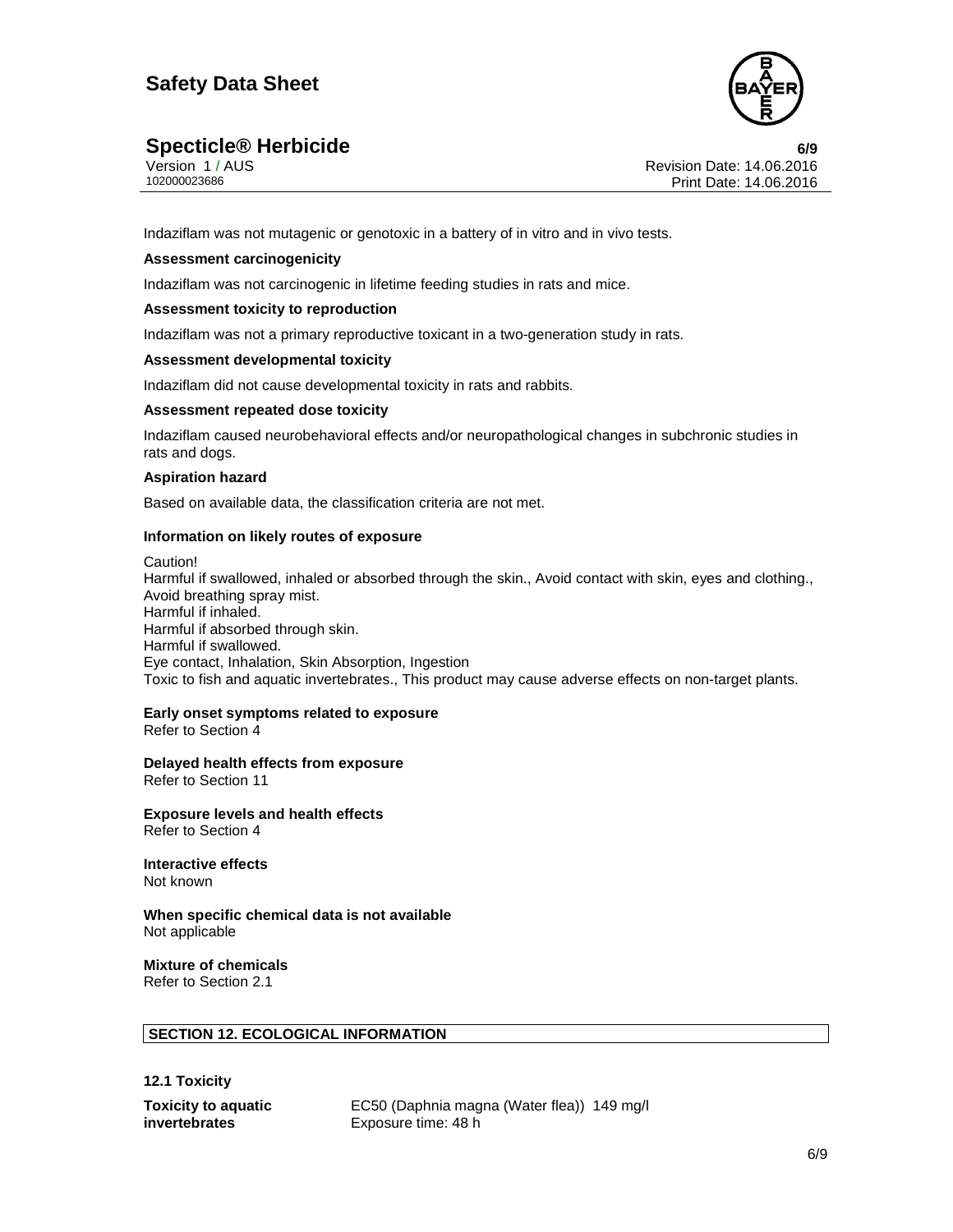

## **Specticle® Herbicide 7/9**

| Version 1 / AUS |  |  |
|-----------------|--|--|
| 102000023686    |  |  |

| <b>Toxicity to aquatic plants</b>           | EC50 (Raphidocelis subcapitata (freshwater green alga)) 0.75 mg/l<br>Exposure time: 72 h |  |
|---------------------------------------------|------------------------------------------------------------------------------------------|--|
| 12.2 Persistence and degradability          |                                                                                          |  |
| <b>Biodegradability</b>                     | Indaziflam:<br>Not rapidly biodegradable                                                 |  |
| Koc                                         | Indaziflam: Koc: 496                                                                     |  |
| 12.3 Bioaccumulative potential              |                                                                                          |  |
| <b>Bioaccumulation</b>                      | Indaziflam: Bioconcentration factor (BCF) 66<br>Does not bioaccumulate.                  |  |
| 12.4 Mobility in soil                       |                                                                                          |  |
| <b>Mobility in soil</b>                     | Indaziflam: Moderately mobile in soils                                                   |  |
| 12.5 Other adverse effects                  |                                                                                          |  |
| <b>Additional ecological</b><br>information | No other effects to be mentioned.                                                        |  |

#### **SECTION 13. DISPOSAL CONSIDERATIONS**

#### Metal drums and plastic containers:

Triple or preferably pressure rinse containers before disposal. Add rinsings to spray tank. Do not dispose of undiluted chemicals on site. If recycling, replace cap and return clean containers to recycler or designated collection point. If not recycling, break, crush or puncture and bury empty containers in a local authority landfill. If no landfill is available, bury the containers below 500 mm in a disposal pit specifically marked and set up for this purpose clear of waterways, desirable vegetation and tree roots. Empty containers and product should not be burnt.

#### **SECTION 14. TRANSPORT INFORMATION**

#### **ADG**

| UN number                  | 3082                                                                            |
|----------------------------|---------------------------------------------------------------------------------|
| Transport hazard class(es) | 9                                                                               |
| <b>Subsidiary Risk</b>     | None                                                                            |
| Packaging group            | Ш                                                                               |
| Description of the goods   | ENVIRONMENTALLY HAZARDOUS SUBSTANCE, LIQUID,<br>N.O.S.<br>(INDAZIFLAM SOLUTION) |
| Hazchem Code               | $\cdot 3Z$                                                                      |

According to AU01, Environmentally Hazardous Substances in packagings, IBC or any other receptacle not exceeding 500 kg or 500 L are not subject to the ADG Code.

#### **IMDG**

| UN number                  | 3082 |
|----------------------------|------|
| Transport hazard class(es) | 9    |
| <b>Subsidiary Risk</b>     | None |
| Packaging group            | ш    |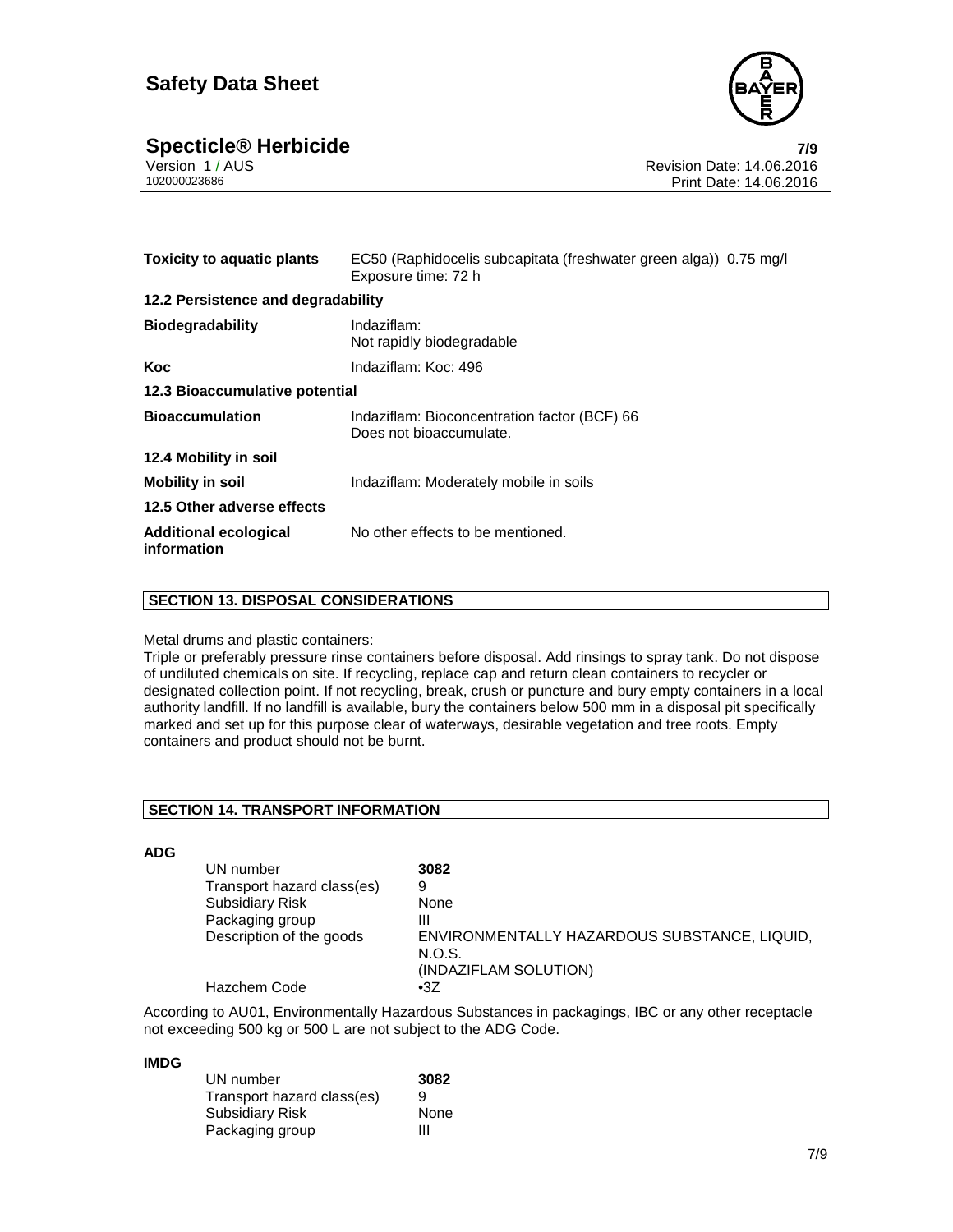

## **Specticle® Herbicide 8/9**

| Version 1/AUS |  |
|---------------|--|
| 102000023686  |  |

Marine pollutant **YES** Description of the goods ENVIRONMENTALLY HAZARDOUS SUBSTANCE, LIQUID, N.O.S. (INDAZIFLAM SOLUTION)

| <b>IATA</b> |                            |                                              |
|-------------|----------------------------|----------------------------------------------|
|             | UN number                  | 3082                                         |
|             | Transport hazard class(es) | 9                                            |
|             | <b>Subsidiary Risk</b>     | None                                         |
|             | Packaging group            | Ш                                            |
|             | Environm. Hazardous Mark   | YES                                          |
|             | Description of the goods   | ENVIRONMENTALLY HAZARDOUS SUBSTANCE, LIQUID, |
|             |                            | N.O.S.                                       |
|             |                            | (INDAZIFLAM SOLUTION)                        |

#### **SECTION 15. REGULATORY INFORMATION**

Registered according to the Agricultural and Veterinary Chemicals Code Act 1994 Australian Pesticides and Veterinary Medicines Authority approval number: 64673

#### **Hazardous Classification**

Hazardous (National Occupational Health and Safety Commission - NOHSC)

#### **SUSMP classification (Poison Schedule)**

Schedule 6 (Standard for the Uniform Scheduling of Medicines and Poisons)

#### **SECTION 16. OTHER INFORMATION**

**Trademark information** Specticle® is a registered trademark of the Bayer Group.

This SDS summarises our best knowledge of the health and safety hazard information of the product and how to safely handle and use the product in the workplace. Each user should read this SDS and consider the information in the context of how the product will be handled and used in the workplace including in conjunction with other products.

If clarification or further information is needed to ensure that an appropriate risk assessment can be made, the user should contact this company.

Our responsibility for products sold is subject to our standard terms and conditions, a copy of which is sent to our customers and is also available on request.

#### **Abbreviations and acronyms**

| <b>ADN</b> | European Agreement concerning the International Carriage of Dangerous Goods by<br>Inland Waterways |
|------------|----------------------------------------------------------------------------------------------------|
| ADR.       | European Agreement concerning the International Carriage of Dangerous Goods by                     |
|            | Road                                                                                               |
| ATE.       | Acute toxicity estimate                                                                            |
| AU OEL     | Australia. OELs. (Adopted National Exposure Standards for Atmospheric                              |
|            | Contaminants in the Occupational Environment)                                                      |
| CAS-Nr.    | Chemical Abstracts Service number                                                                  |